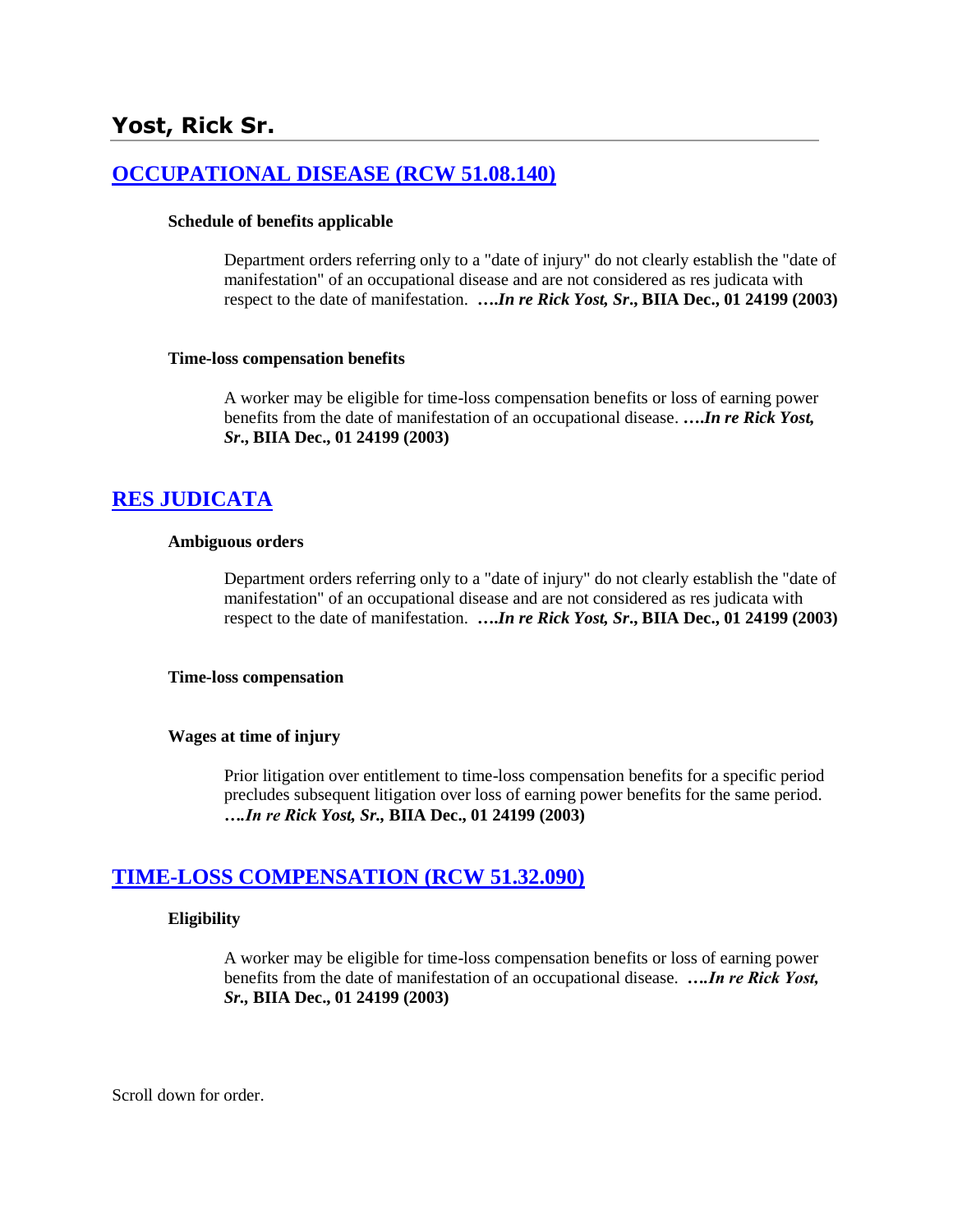# **BEFORE THE BOARD OF INDUSTRIAL INSURANCE APPEALS STATE OF WASHINGTON**

**)**

**) )**

**IN RE: RICK C. YOST, SR. ) DOCKET NO. 01 24199**

**CLAIM NO. N-568706 )**

**ORDER VACATING PROPOSED DECISION AND ORDER AND REMANDING APPEAL FOR FURTHER PROCEEDINGS**

APPEARANCES:

Claimant, Rick C. Yost, Sr., by Hanemann, Bateman & Jones, per James E. Keech

Employer, Various, None

Department of Labor and Industries, by The Office of the Attorney General, per William Andrew Myers, Assistant

This is an appeal filed by the claimant, Rick C. Yost, Sr., on December 7, 2001, with the Board of Industrial Insurance Appeals from an order of the Department of Labor and Industries dated December 3, 2001, which affirmed a Department order dated October 31, 2001. The October 31, 2001 Department order closed the claim because medical records indicated that treatment was concluded. **APPEAL REMANDED FOR FURTHER PROCEEDINGS.**

# **DECISION**

Pursuant to RCW 51.52.104 and RCW 51.52.106, this matter is before the Board for review and decision on a timely Petition for Review filed by the claimant to a Proposed Decision and Order issued on September 30, 2002, in which the order of the Department dated December 3, 2001, was affirmed.

The Board has reviewed the evidentiary rulings in the record of proceedings and finds that no prejudicial error was committed. The rulings are affirmed. We remand this matter, however, so that evidence may be presented as to the date of manifestation of Mr. Yost's industrially related condition, and as to his entitlement to time loss compensation or loss of earning power compensation.

We will recite the facts only insofar as they are necessary to this determination. Rick C. Yost, Sr. is a 56-year-old man possessing a high school education. His work history consists of work in all aspects of the drywall industry; hanging drywall, estimating for drywall jobs, and the general duties involved in running a drywall business. From 1982 through 1992, he and his wife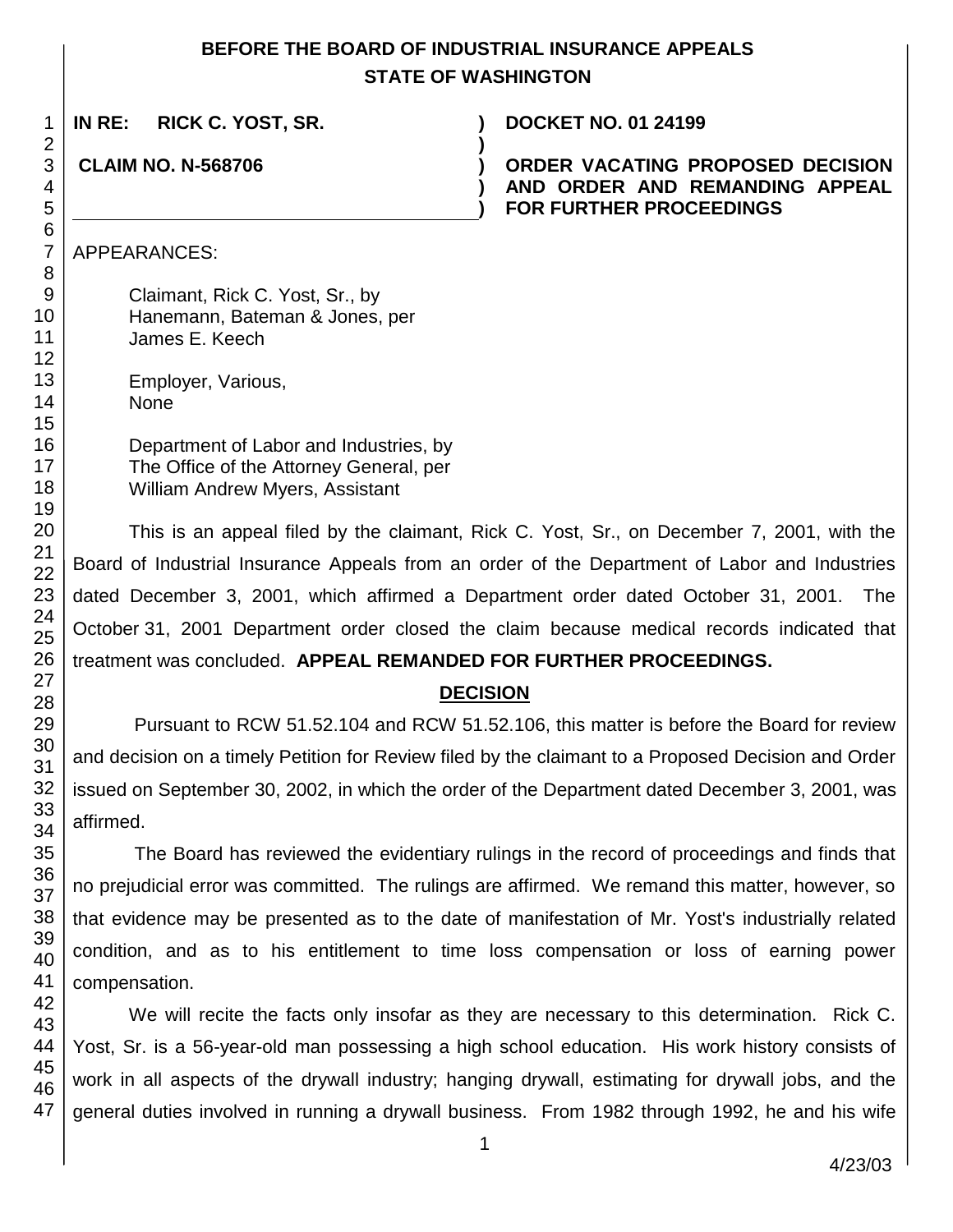owned a drywall business. Mr. Yost testified that his wife was the bookkeeper and he performed or hired the labor. However, Mr. Yost has not hung drywall since 1989 or 1990, due to his neck condition.

Mr. Yost has had previous claims, and in 1992 he had a neck injury for which he was paid a permanent partial disability award equal to 18 percent. He also had a heart attack in 1996, which he feels was related to an unusual increase in stress.

On January 19, 1996, Mr. Yost filed this claim for an occupational disease, alleging that he had an occupational disease of cervical degenerative disc disease, arising out of his work hanging drywall. This claim was initially rejected, which was then appealed to the Board, thus precipitating the first of three Proposed Decisions and Orders in this matter. The Department order rejecting the claim was dated June 27, 1997, and it affirmed a prior order dated February 7, 1997. At the top right hand corner, both orders stated: "INJURY DATE 10/13/1994."

In the first appeal, our industrial appeals judge issued a Proposed Decision and Order allowing this claim as an occupational disease, that of aggravation or acceleration of a pre-existing degenerative disease condition of the cervical and thoracic spine. The order did not include any reference to date of manifestation. On July 27, 1998, the Department issued a ministerial order that embodied the decision contained in the Proposed Decision and Order. While the parties did not include a copy of this order for the record, a review of the Department record done pursuant to *In re Mildred Holzerland*, BIIA Dec., 15,729 (1965), reveals at the top right hand of the page, the words "INJURY DATE 7/18/1995." This order was not appealed and became final.

On March 31, 2000, the Department issued an order denying time loss compensation benefits for the period July 19, 1995 through March 30, 2000. This was appealed as well, and the same industrial appeals judge issued a Proposed Decision and Order affirming the Department order. Finally, on October 31, 2001, the Department issued an order closing the claim with no permanent partial disability award. The appeal from this order is the subject matter of this appeal.

Before any hearings, however, the Department moved in limine to preclude the claimant from presenting evidence as to the date of manifestation and as to either time loss compensation benefits or loss of earning power benefits for the period of January 22, 1991 through October 31, 2001. The Department did so based on the claimant's assertion that he would seek to litigate the date of manifestation and establish that the occupational disease became manifest in 1989, although a claim was not filed until 1996. This date is crucial, as Mr. Yost contends that he may allege entitlement to time loss compensation from the date of manifestation forward.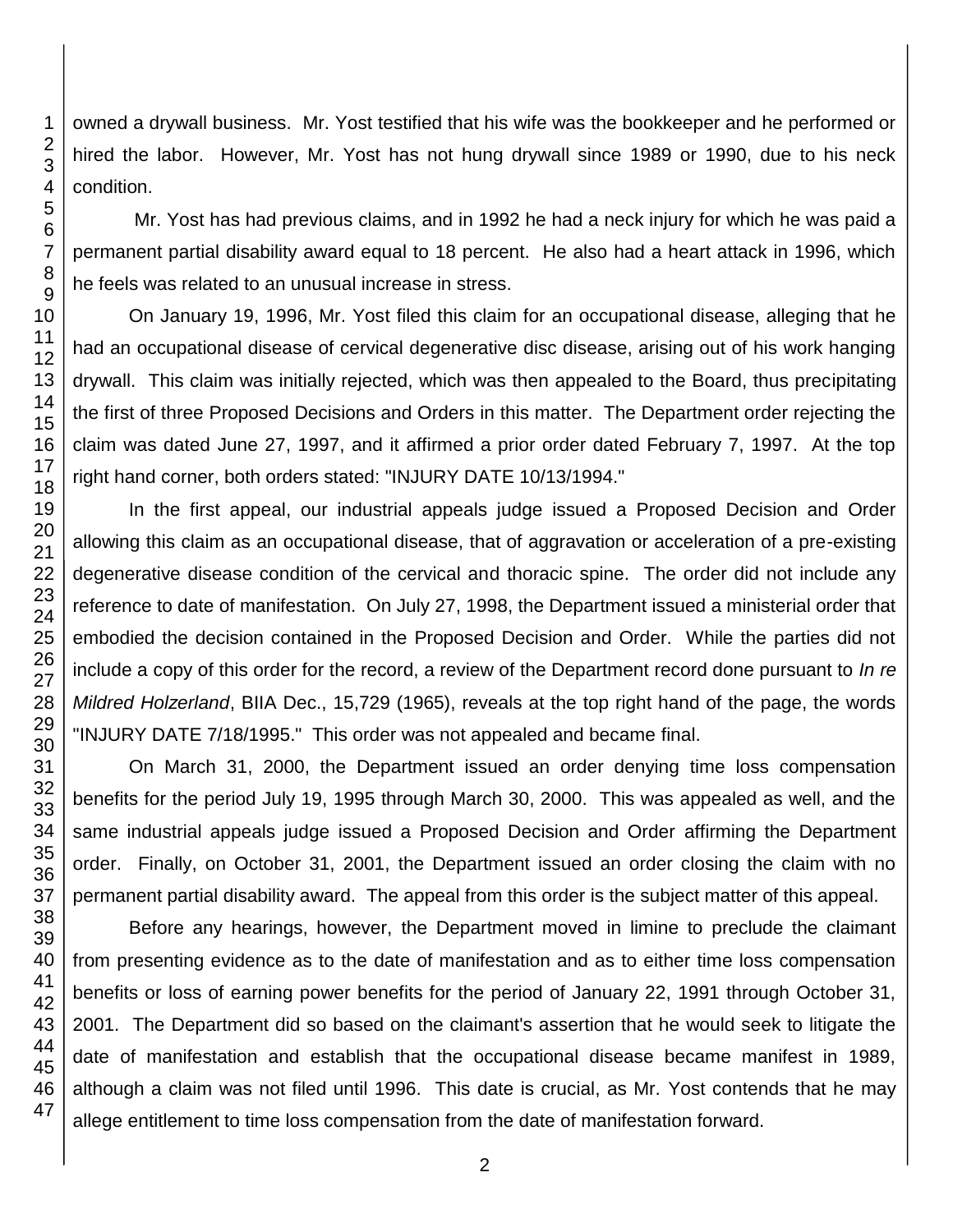In its Motion in Limine, the Department relied on the fact that the July 27, 1998 ministerial order had the words "INJURY DATE 7/18/1995" in support of its position that the issue of date of manifestation was res judicata, and could not be raised. The claimant alleges that his degenerative disc disease was at least partially disabling as of this date, and he was seeking treatment for it. Thus, he seeks to litigate entitlement to time loss compensation or loss of earning power benefits for the period of January 22, 1991 through July 18, 1995, as well as the period of March 31, 2000 through December 3, 2001.

Our industrial appeals judge granted the Department's Motion in Limine, which precluded the parties from litigating the date of manifestation, as well as time loss compensation or loss of earning power benefits from any date earlier than July 18, 1995. The claimant, in his Petition for Review, argues that the fact that the Department issued a ministerial order which had "DATE OF INJURY 7/18/1995" is simply insufficient, pursuant to *In re Louise Scheeler*, BIIA Dec., 89 0609 (1990), to notify him that the issue of date of manifestation was being decided in that order. He argues that if he could establish a date of manifestation prior to January 22, 1991, he could seek time loss compensation or loss of earning power benefits thereafter. Finally, while Mr. Yost he concedes that the issue of entitlement to time loss compensation for the period of July 19, 1995 through March 30, 2000, is res judicata, as this has previously been litigated, the issue of entitlement to loss of earning power benefits, however, was **not** litigated and he can now raise this issue. While we disagree with the claimant as to whether he can now raise the issue of entitlement to loss of earning power benefits for the period of July 19, 1995 through March 30, 2000, we agree that he should not be precluded from presenting evidence and litigating the date of manifestation. Further, we agree that he should be able to contend entitlement to time loss compensation for the period of January 22, 1991 through July 18, 1995.

The threshold issue in this matter, then, is whether the July 27, 1998 ministerial order should be accorded res judicata effect as to the date of manifestation. The doctrine of res judicata prohibits litigation of claims that could have been litigated in a prior action. That doctrine applies equally to a final adjudication issued by the Department of Labor and Industries. Under the doctrine of res judicata, an appeal is barred if it is identical in subject matter, cause of action, persons and parties, and the quality of the persons for or against whom the action is taken. *Somsak v. Criton Techs./Heath Tecna, Inc.*, 113 Wn. App. 84, 92 (2002). (Citations omitted.)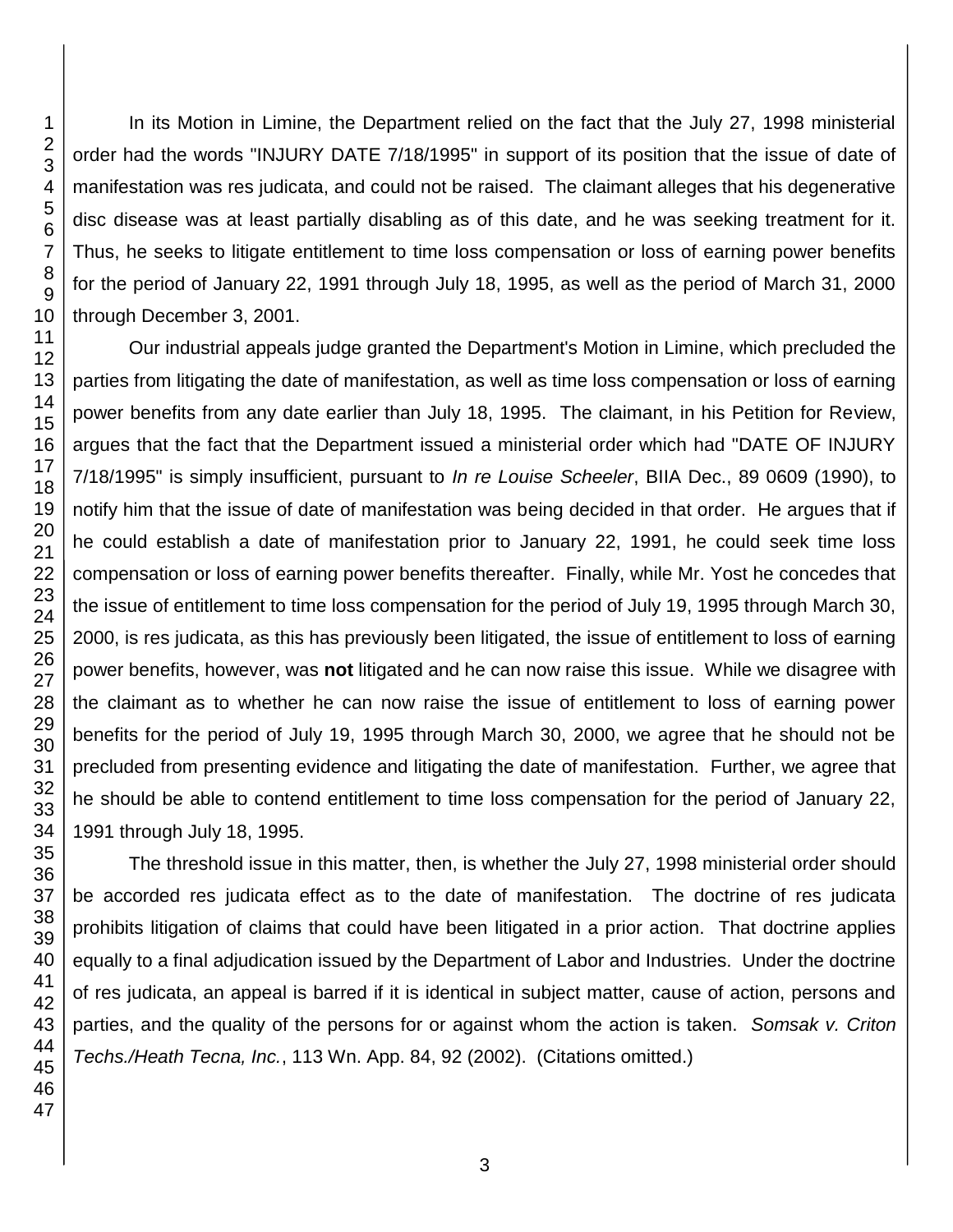However, before a party can be precluded by principles of res judicata from litigating a specific issue at a later time, the party must have had clear and unequivocal notice of issues adjudicated by the prior order, so that the party has had an opportunity to challenge the specific finding. *King v. Department of Labor & Indus.*, 12 Wn App. 1 (1974). Indeed, we have held on several occasions that an order of the Department will not be held to have a res judicata effect unless it specifically apprises the parties of the determinations being made. *See In re Lyssa Smith*, BIIA Dec., 86 1152 (1988); *In re Gary Johnson*, BIIA Dec., 86 3681 (1987).

In this matter, the Department argues that a ministerial order containing a date identified as the "date of injury" should be accorded res judicata effect as to the date of manifestation. We note that the Proposed Decision and Order in this matter determined that this claim should be allowed as an occupational disease, but made no reference to either a date of injury or a date of manifestation. A ministerial order ordinarily is one that takes no action other than that directed in the Proposed Decision and Order (or Decision and Order). Yet, in the July 27, 1998 order (referred to in that very order as being issued pursuant to Board order), the Department order contained reference to a date of injury, a date different than that in any of the previous orders. Clearly, then, the July 27, 1998 order is more than ministerial; it seeks to adjudicate the date of manifestation as well.

Moreover, we are troubled by the fact that the date is not set forth in the body of the order; rather, it is contained in the "boilerplate" usually reserved for identifying information. Finally, while a date of manifestation is likened to a date of injury, we question whether this reference to "date of injury" adequately apprises an occupational disease claimant that the date is that of the date of manifestation. Thus, the July 27, 1998 order, which by its own terms purported to be ministerial, was clearly **not** ministerial. Moreover, the determination was placed in a part of the order usually reserved for identifying information. Under the circumstances, we cannot determine that the claimant was clearly and unambiguously apprised that the issue of date of manifestation was being adjudicated in the July 27, 1998 order. Thus, we will not accord res judicata effect to the order of July 27, 1998, relative to the issue of date of manifestation.

Having determined that the July 27, 1998 order has no res judicata effect relative to the issue of date of manifestation, we must now determine whether the claimant may use this date as the starting point for entitlement to time loss compensation benefits. We begin with the observation that the issue of when a worker, filing a claim for occupational disease, is eligible for time loss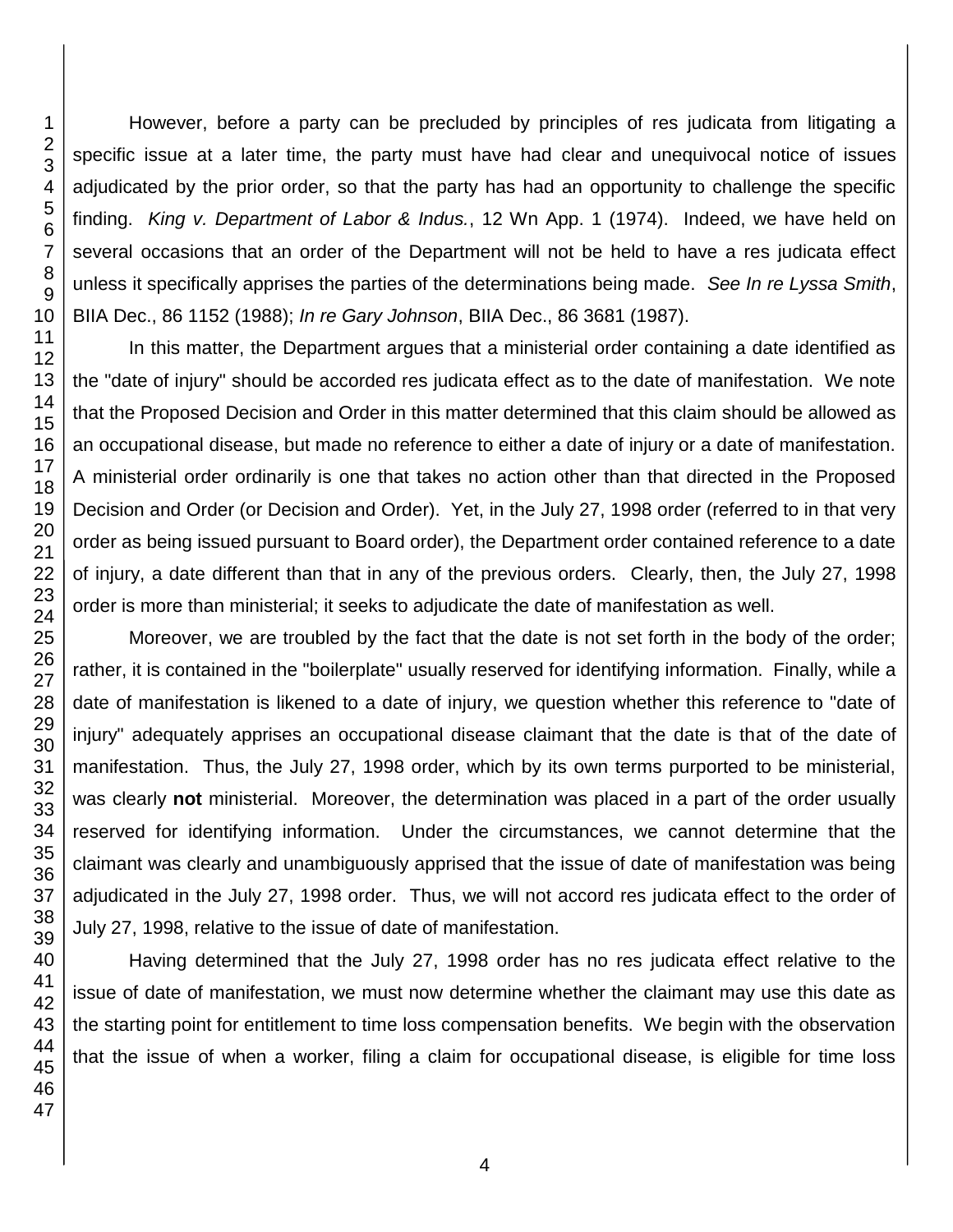compensation, is not addressed in either the statute or by regulation. RCW 51.32.090(5) provides, in pertinent part, that

> No worker shall receive compensation for or during the day on which injury was received or the three days following the same, unless his or her disability shall continue for a period of fourteen consecutive calendar days from date of injury: . . .

However, an occupational disease differs from an industrial injury in that there is no sudden and tangible happening, producing an immediate or prompt result (see RCW 51.08.100). When a worker suffers an injury, such as a fall, there is a definite point in time at which the industrial insurance statute is applicable. With an occupational disease, however, there is no such point in time, and it becomes necessary to determine at what point the claimant may allege entitlement to time loss compensation.

RCW 51.32.180 mandates that every worker suffering disability from an occupational disease is to receive the same compensation as would be paid to a worker injured or killed in employment under Title 51. This Board has previously analyzed this precept in relation to the determination of the applicable schedule of benefits in occupational disease cases. The applicable schedule of benefits in an industrial injury case is that in effect at the time of injury; however, as noted above, there is no such definite time in an occupational disease case. In 1988, the Legislature amended RCW 51.32.180 to provide that the rate of compensation for occupational diseases shall be established as of the date the disease requires medical treatment or becomes totally or partially disabling, whichever comes first, and without regard to the date of contraction of the disease or date of filing the claim. This is essentially a codification of the so-called "date of manifestation" rule, set forth by this Board in the case of *In re Robert Wilcox*, BIIA Dec., 69,954 (1986).

In *Wilcox*, we addressed the issue of which schedule of benefits to use in a matter involving asbestos related cancer. Citing to the mandate in RCW 51.32.180, we held that

> Workers suffering injury and sustaining occupational disease are compensated equally only when benefits for occupational disease are paid in accordance with schedules in effect when illness becomes manifest.

*Wilcox*, at 5-6.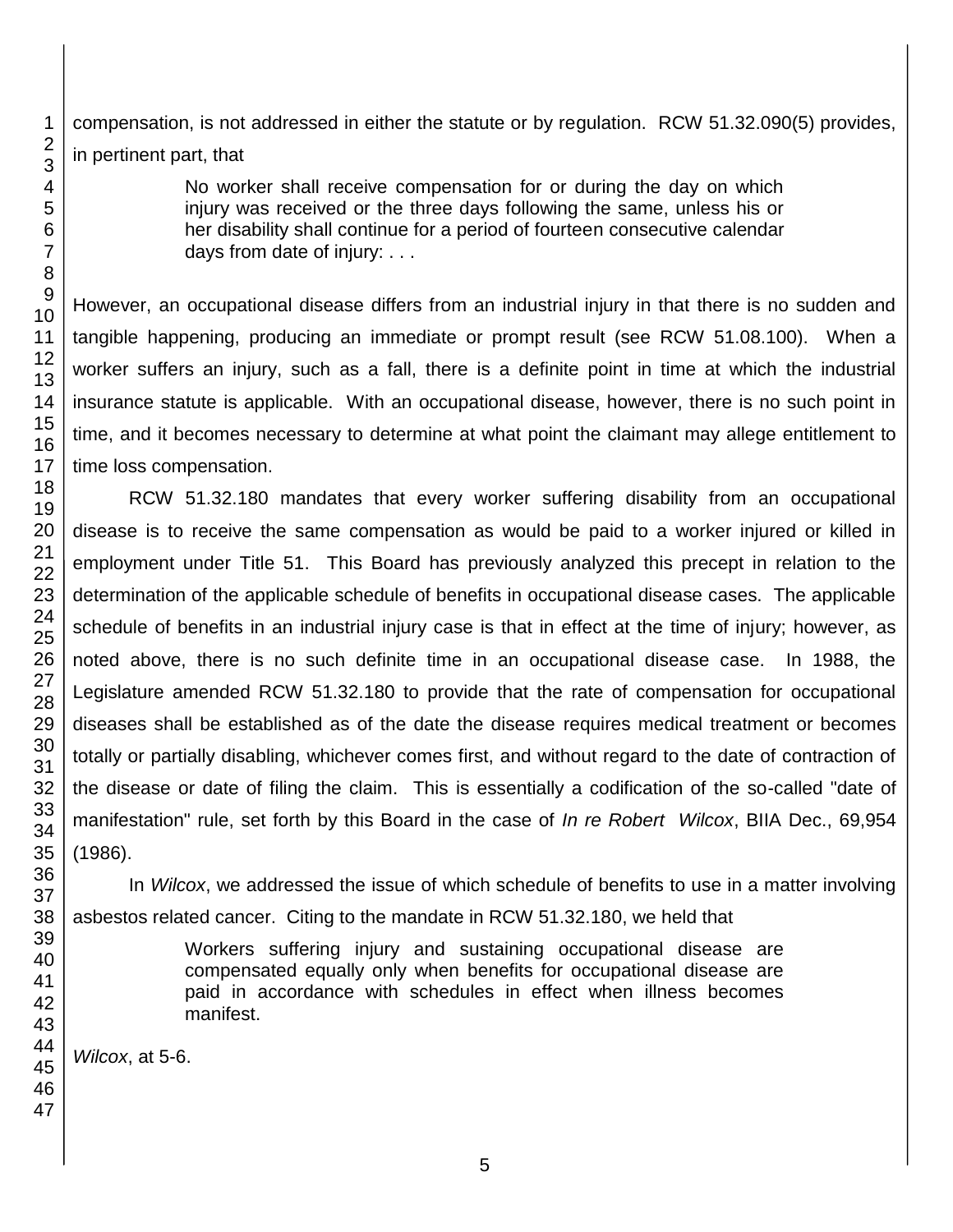Certainly, the *Wilcox* matter, as well as the statute, concerned the means to determine the appropriate schedule of benefits. Nonetheless, we believe this analysis is equally applicable to the determination of eligibility for time loss compensation. In so holding, we must emphasize the fact that entitlement to time loss compensation remains, as always, dependent upon certification by a physician that the claimant is totally, temporarily disabled, proximately caused by the allowed occupational disease. Our holding herein concerns only the earliest date the claimant can allege entitlement to time loss compensation benefits.

It is our belief that the date of manifestation rule, as codified by RCW 51.32.180, is most comparable to the date of injury in an industrial injury case. As we observed in *Wilcox*,

> With a traumatic injury, a worker immediately suffers medical problems requiring treatment. With occupational disease, its character as a medical problem and/or disability producer only occurs with manifestation.

*Wilcox*, at 5.

Accordingly, we hold that a claimant with an allowed occupational disease may contend entitlement to time loss compensation as of the date the occupational disease becomes manifest. As always, time loss compensation will be paid only when the claimant provides medical certification that he or she is totally, temporarily disabled, proximately caused by the occupational disease.

Finally, we turn to the issue of whether Mr. Yost can litigate his entitlement to loss of earning power benefits for a period of time that had previously been the subject of litigation for entitlement to time loss compensation benefits. We note that on March 31, 2000, the Department issued an order denying payment of time loss compensation benefits for the period of July 19, 1995 through March 30, 2000. This order was appealed by the claimant, and was the subject of litigation. A review of the Proposed Decision and Order relative to this appeal reveals that the sole issue was entitlement to time loss compensation benefits during this period; no findings were made relative to entitlement to loss of earning power benefits nor was this issue identified. The Proposed Decision and Order affirmed the Department order, and the claimant's Petition for Review was denied.

Although the claimant concedes that the issue of his entitlement to time loss compensation during the period of July 19, 1995 through February 30, 2000, is barred by res judicata, he contends that he can now assert entitlement to loss of earning power benefits during this same period. We hold, however, that he may not litigate this issue, based on principles of res judicata.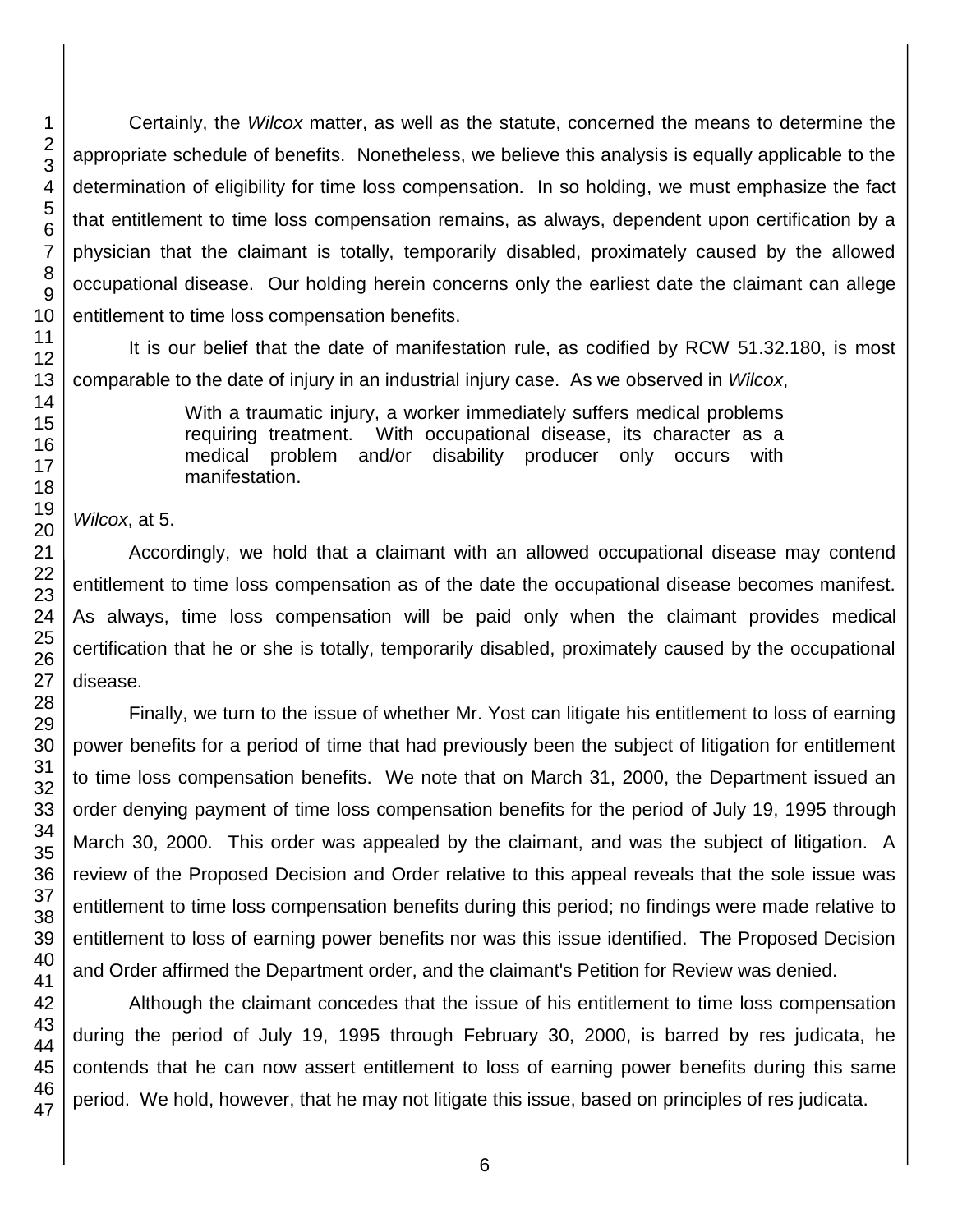The doctrine of res judicata not only precludes litigation of matters that have previously been the subject of a final order, it can also act to preclude litigation of issues that **might** have been raised.

> The general term res judicata encompasses claim preclusion (often itself called res judicata) and issue preclusion, also known as collateral estoppel. Under the former a plaintiff is not allowed to recast his claim under a different theory and sue again. Where a plaintiff's second claim clearly is a new, distinct claim, it is still possible that an individual issue will be precluded in the second action under the doctrine of collateral estoppel or issue preclusion. In an instance of claim preclusion, all issues which **might** have been raised and determined are precluded.

*Shoemaker v. Bremerton*, 109 Wn.2d 504, 507 (1987). (Emphasis ours.) Indeed, an unappealed order that has become final precludes litigation of issues encompassed within the terms of the order, *Kingery v. Department of Labor & Indus.*, 132 Wn.2d 162, 169 (1997), even though none of the issues were actually litigated. Precluding litigation of issues that might have been raised avoids piecemeal litigation, and promotes judicial economy. As our Supreme Court has observed, "The doctrine of claim preclusion prohibits claim splitting as a matter of policy, primarily in order to conserve judicial resources and to ensure repose for parties who have already responded adequately to the plaintiff's claims." *Babcock v. State*, 112 Wn.2d 83, 93 (1989).

Under res judicata, an appeal is barred if it is identical in subject matter, cause of action, persons and parties, and the quality of the persons for or against whom the action is taken. *Loveridge v. Fred Meyer*, Inc., 125 Wn.2d 759, 763 (1995). Here, there is no question but that the parties are identical, as is the quality of the persons for or against whom the action is taken. The cause of action, that is, the claim itself, is also the same. The issue is whether the claim is identical in subject matter. Placing this issue in context, it is whether a party must raise the issue of entitlement to loss of earning power benefits in litigation concerning entitlement to time loss compensation benefits, or face claim preclusion if he or she fails to do so.

The Industrial Insurance Act does not contain the term "loss of earning power." Loss of earning power benefits are referred to as "partial time loss compensation" in the definitions contained in the regulation defining terms used. *See* WAC 296-20-01002. Loss of earning power benefits are also described as reduced or partial time loss compensation. See *Hubbard v. Department of Labor & Indus.*, 140 Wn.2d 35, at 43 (2000). Both loss of earning power benefits

1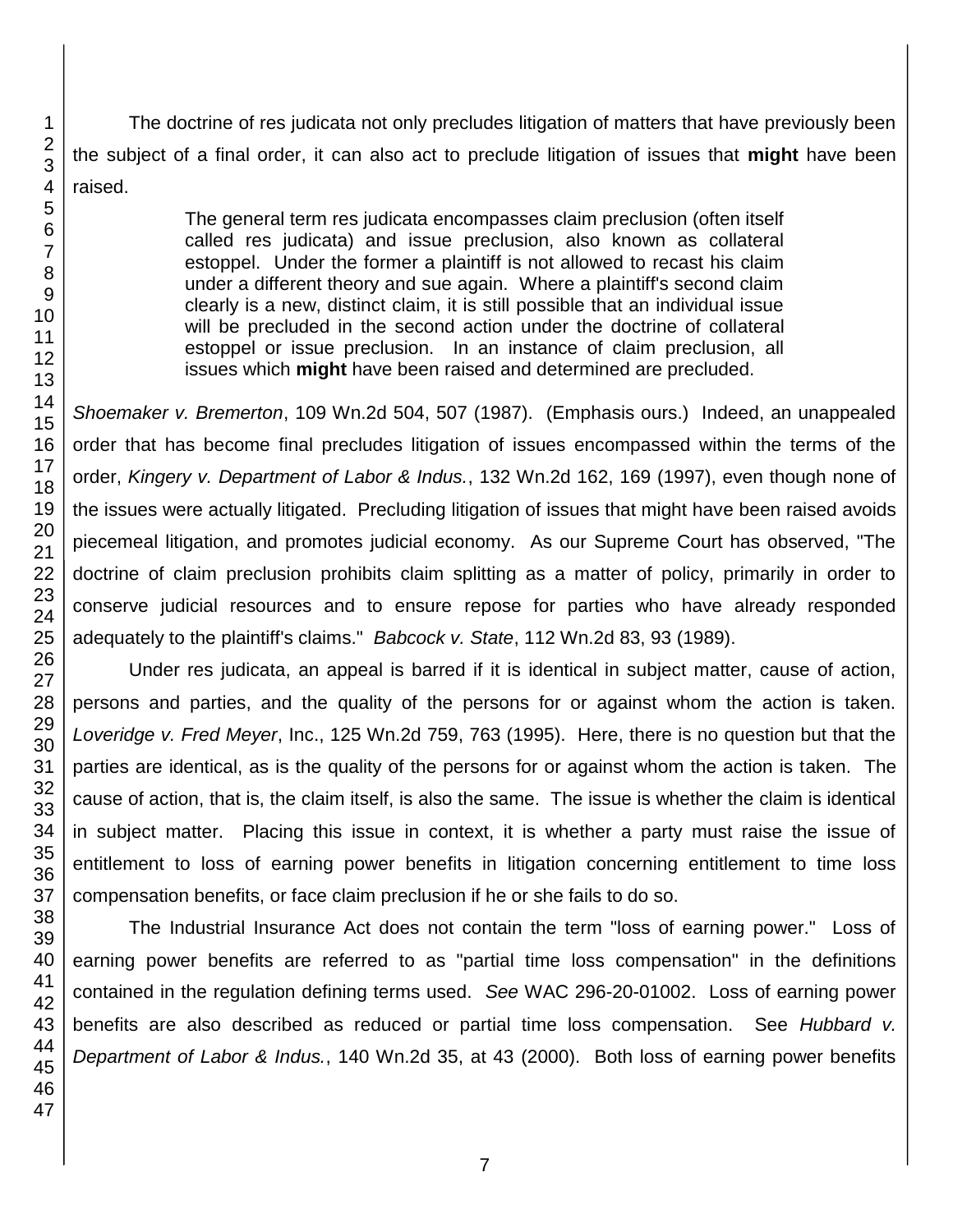and time loss compensation benefits are essentially a wage replacement. Most importantly, for our purposes here, the evidence used to establish entitlement to either form of compensation is virtually the same. Both types of compensation require the testimony of a physician, as well as, testimony of the claimant himself or herself. They differ only in that time loss compensation represents a total lack of earning power; loss of earning power represents a partial restoration of earning power. Indeed, they are so similar that concepts of judicial economy require that a claimant seeking to establish entitlement to time loss compensation must also litigate his or her entitlement to loss of earning power benefits, or face preclusion of that claim at a later point.

Certainly, we are aware that res judicata, or claim preclusion, is somewhat complicated by the unique nature of an industrial insurance appeal. Specifically, this Board has appellate jurisdiction only, and may only consider those matters which have first been passed on by the Department. *Brakus v. Department of Labor & Indus.*, 48 Wn.2d 218 (1956). Indeed, the claimant argues that the prior litigation was an appeal from an order denying time loss compensation, and that in issuing that order, the Department did not pass on entitlement to time loss compensation. He argues that as such, the Board lacks jurisdiction to consider entitlement to loss of earning power in an appeal from an order denying time loss compensation. This, however, is not the case. Entitlement to loss of earning power benefits is routinely litigated in appeals from orders denying time loss compensation. *See In re Peter S. Kim*, Dckt. No. 00 21147 (August 8, 2002). As noted above, both types of benefits are a wage replacement, and a denial of either constitutes a denial of wage replacement benefits.

We are vacating the Proposed Decision and Order and remanding this matter for the taking of testimony relative to the date of manifestation of the claimant's occupational disease, as well as evidence relative to entitlement to loss of earning power benefits or time loss compensation benefits for periods other than July 19, 1995 through March 30, 2000.

The Proposed Decision and Order dated September 30, 2002, is vacated. This matter is remanded to the hearings process, pursuant to WAC 263-12-145(4), for further proceedings as indicated by this order. The parties are advised that this order is not a final Decision and Order of the Board within the meaning of RCW 51.52.110. At the conclusion of further proceedings, the industrial appeals judge shall, unless the matter is dismissed or resolved by an Order on Agreement of Parties, enter a Proposed Decision and Order containing findings and conclusions as to each contested issue of fact and law, based on the entire record, and consistent with this order.